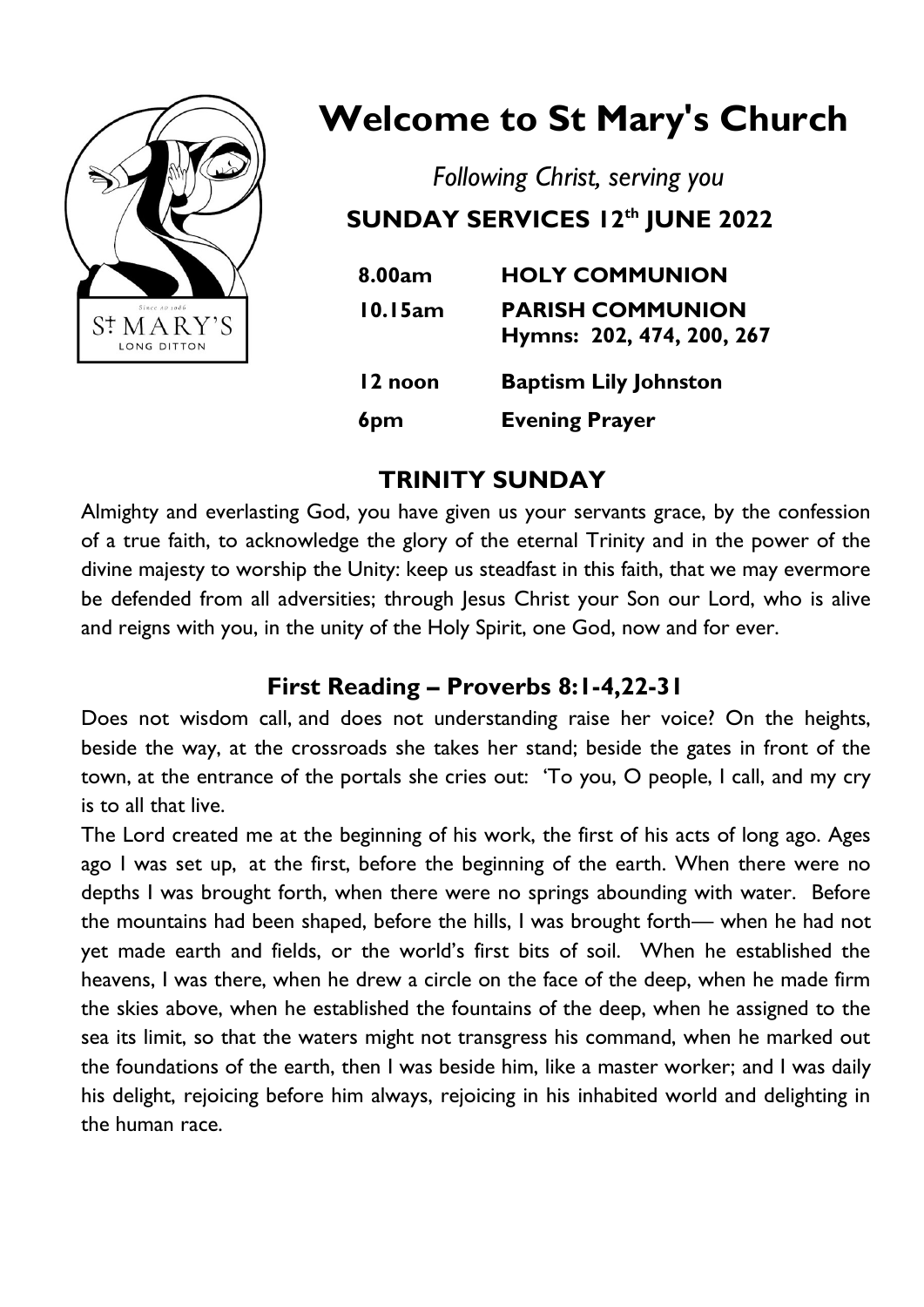# **Second Reading – Romans 5: 1-5**

Therefore, since we are justified by faith, we have peace with God through our Lord Jesus Christ, through whom we have obtained access to this grace in which we stand; and we boast in our hope of sharing the glory of God. And not only that, but we also boast in our sufferings, knowing that suffering produces endurance, and endurance produces character, and character produces hope, and hope does not disappoint us, because God's love has been poured into our hearts through the Holy Spirit that has been given to us.

# **Gospel Reading – John 16: 12-15**

'I still have many things to say to you, but you cannot bear them now. When the Spirit of truth comes, he will guide you into all the truth; for he will not speak on his own, but will speak whatever he hears, and he will declare to you the things that are to come. He will glorify me, because he will take what is mine and declare it to you. All that the Father has is mine. For this reason I said that he will take what is mine and declare it to you.

# **Post Communion Prayer**

Almighty and eternal God, you have revealed yourself as Father, Son and Holy Spirit, and live and reign in the perfect unity of love: hold us firm in this faith, that we may know you in all your ways and evermore rejoice in your eternal glory, who are three Persons yet one God, now and for ever.

**Please pray for all preparing for baptism and marriage, those who are sick or in hospital, and those who have died, and all who mourn.**

# **Church Diary**

#### **NEXT WEEK'S SERVICES**

**Monday 9:15am** - Morning Prayer **Monday 11am** - Funeral Geoff Webb RIP **Wednesday 10am** Holy Communion **Wednesday 7:30pm** - BookBox

**Thursday 2pm -** Funeral Dorothy Goodier RIP **Friday 12 noon** - Funeral Pamela Webb RIP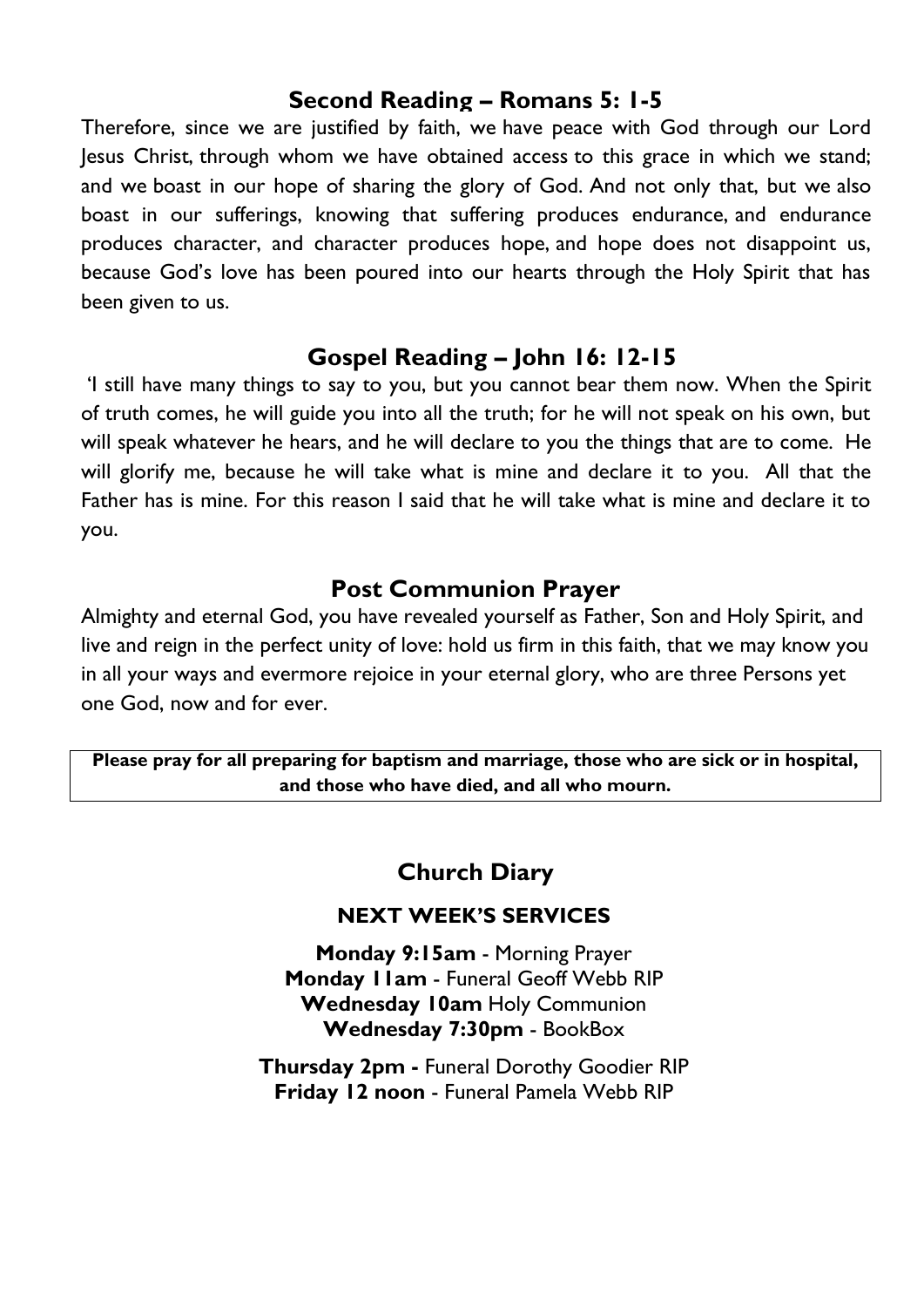#### **Sunday 19th June 2022**

8am Holy Communion 10:15am Parish Communion 12 noon Baptism Tom & Paul Dale 6pm Platinum Jubilee Service

#### **NEXT WEEK'S READINGS**

to help you prepare to worship next Sunday

#### **1 Corinthians 13 | 1 John 4: 7-12 | Luke 6: 27-36**

### **Parish news and notices**

#### **BOOKBOX**

Our monthly **BookBox series** has two more events before we take a break in August. Our June session is on **[Wednesday 15](https://stmaryslongditton.us8.list-manage.com/track/click?u=ef69c0e76376fb9d3af47cc1e&id=8b0869604c&e=b2a01018f9)th June**, when we meet to talk about 'Airhead' by Emily Maitlis (news presenter). If you have not yet read this there are free copies for all at the back of church. Alison will be joined by Professor Helen Laville, newly appointed Provost (deputy vice chancellor) of Kingston University. Helen will talk about the Big Read within the context of Kingston's wider role within the community. To attend, please book a ticket via Eventbrite or on our church website – or you can pay on the door  $(E7)$  per ticket, which includes refreshments). On **[Wednesday 13](https://stmaryslongditton.us8.list-manage.com/track/click?u=ef69c0e76376fb9d3af47cc1e&id=e0cb38cde4&e=b2a01018f9)th Jul[y](https://stmaryslongditton.us8.list-manage.com/track/click?u=ef69c0e76376fb9d3af47cc1e&id=e0cb38cde4&e=b2a01018f9)** we will be listening to cookery writer and demonstrator Kate McBain talk about cookery books and illustrate her comments with sample cakes to eat. If you want to think about what to read over the summer, then Chris Cleave will be our September author on **[Wednesday 14](https://stmaryslongditton.us8.list-manage.com/track/click?u=ef69c0e76376fb9d3af47cc1e&id=8cc8a4f156&e=b2a01018f9)th September** and the book he has chosen to concentrate on is 'Everyone brave is forgiven'. If you buy a copy of the book and a ticket from our local independent bookstore (Regency Bookshop in Surbiton) you save money.

#### **CHRISTIAN AID WEEK**

Thank you to all who contributed to the Christian Aid Week collection St Mary's raised £702.50 this year.

#### **FRIENDSHIP LUNCH**

Our next Friendship Lunch will be held on Friday the 1st July and if you would like to join us, or perhaps bring a friend along , please contact either Diana 020 83981184 or Florence 020 83983182 . Please also let us know if you have any special dietary needs and we will try to cater for them. We Look forward very much to welcoming you.